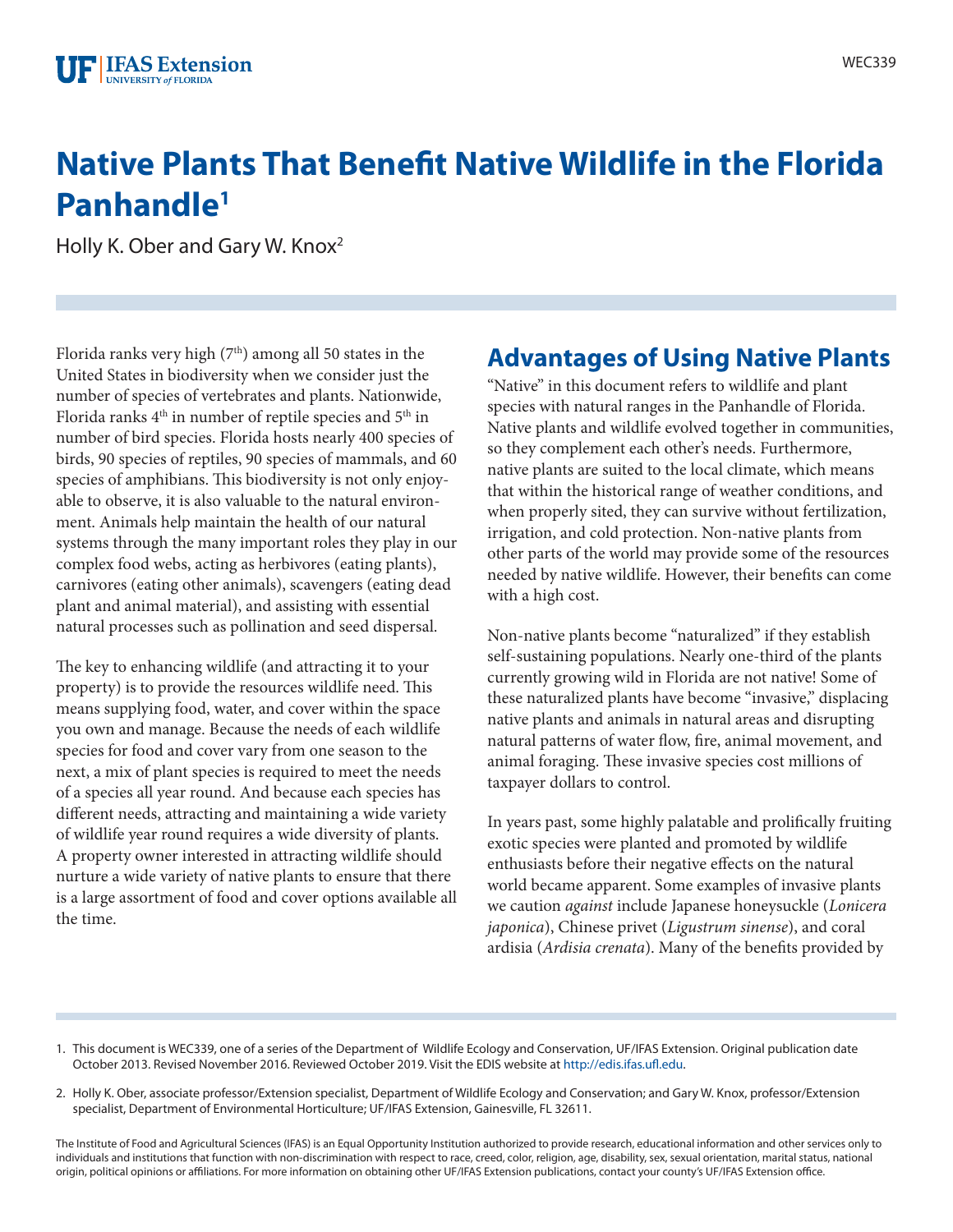these invasive species could instead be provided by native species we describe below.

By choosing to use native plants and removing non-native invasive plants, you can attract and enhance wildlife and prevent non-native invasive plants from disrupting natural areas. In this document we provide recommendations for plants native to the Florida Panhandle region that provide benefits to wildlife. Below, we describe which wildlife species benefit from each plant, what resources the plant provides to wildlife, what time of year those resources are available, and the growing conditions under which each plant species thrives (i.e., soil moisture, sun exposure). This list is not exhaustive. We have limited coverage to plant species generally available for purchase from local nurseries and to plant species with known benefits to birds, mam mals, and/or reptiles (although we note when these plants provide benefits to some insects). Beware that some of the fruit-bearing plants recommended for wildlife can be messy if they are planted near a driveway, sidewalk, or patio!

## **Sources of Additional Information**

Huegel, C. N. 2010. *Native plant landscaping for Florida wildlife*. University Press of Florida.

IFAS Invasive Plant Working Group. 2008. *IFAS Assessment of Non-Native Plants in Florida's Natural Areas*. Gainesville: University of Florida Institute of Food and Agricultural Sciences. <http://edis.ifas.ufl.edu/ag376> .

Miller, J. H., and K. V. Miller. 1999. *Forest plants of the southeast and their wildlife uses*. University of Georgia Press.

Nelson, G. 1996. *The shrubs and woody vines of Florida*. Pineapple Press.

Stein, B. A., L. S. Kutner, and J. S. Adams. 2000. *Precious heritage: the status of biodiversity in the United States*. Oxford University Press.

USDA Forest Service. "Fire Effects Information System". <http://www.feis-crs.org/feis/>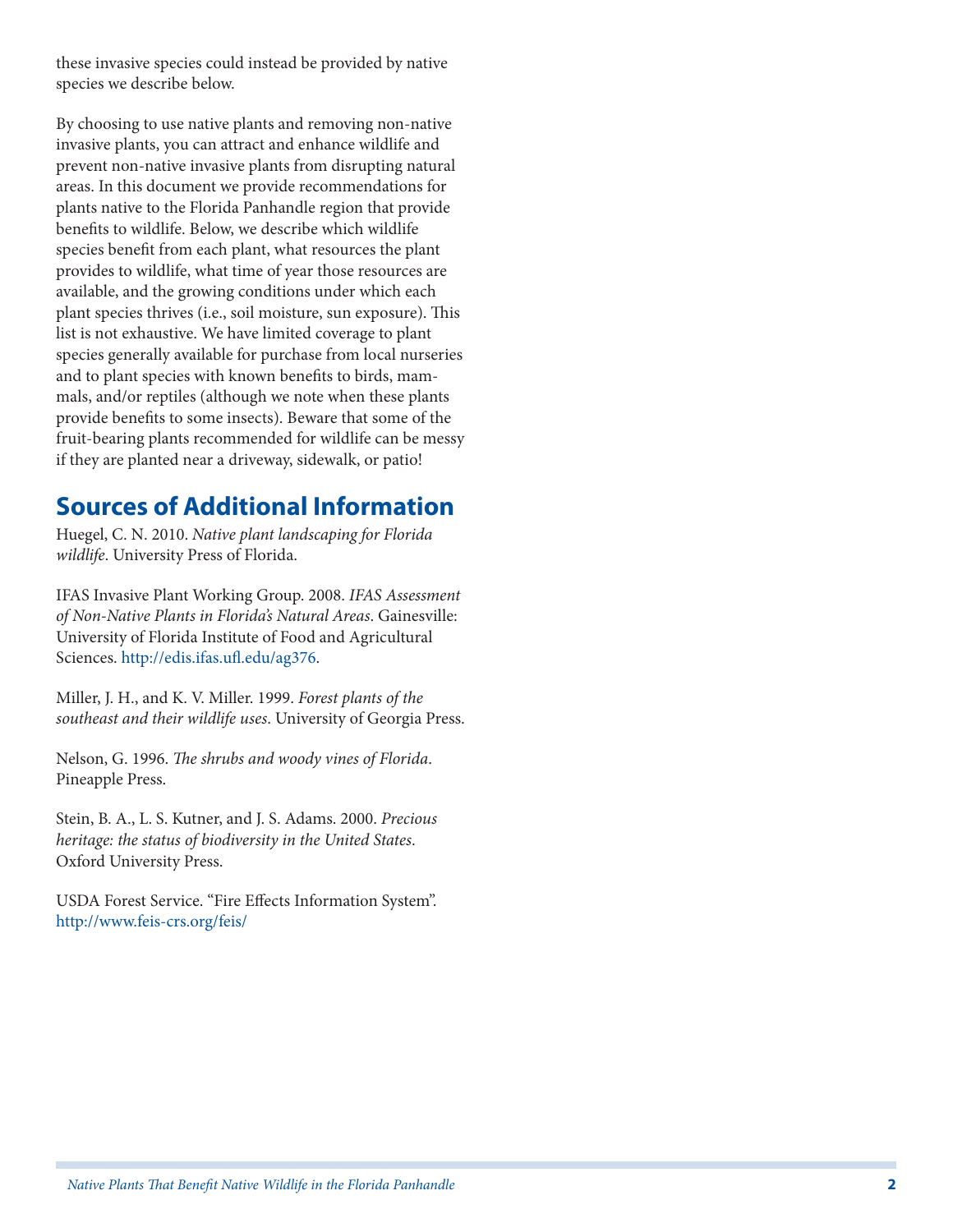Table 1. Vines

| Common name<br>(Latin name)                        | <b>Benefits to wildlife</b>                                                                                                               | <b>Growing conditions</b>                                                                |
|----------------------------------------------------|-------------------------------------------------------------------------------------------------------------------------------------------|------------------------------------------------------------------------------------------|
| Crossvine, trumpet flower<br>(Bignonia capreolata) | Nectar and pollen for humming birds; browse for deer<br>(red-yellow flowers spring-summer)                                                | Full sun to full shade<br>Medium-to well-drained soil                                    |
| Trumpet creeper<br>(Campsis radicans)              | Nectar and pollen for butterflies, humming birds; browse for deer<br>(orange-red flowers spring-summer)                                   | Full sun to full shade<br>Best in medium-drained soil, but tolerant of<br>all soil types |
| Yellow jessamine<br>(Gelsemium sempervirens)       | Nectar and pollen for butterflies, hummingbirds; browse for deer<br>(yellow flowers in spring)                                            | Full sun to partial shade<br>Medium-to well-drained soil                                 |
| Trumpet honeysuckle<br>(Lonicera sempervirens)     | Nectar and pollen for butterflies, hummingbirds; berries for<br>songbirds; browse for deer<br>(red flowers in summer; red fruits in fall) | Full sun to partial shade<br>Well-drained soil                                           |

#### Table 2. Annuals/Perennials

| <b>Common name</b><br>(Latin name)                                                                | <b>Benefits to wildlife</b>                                                                                                                        | <b>Growing conditions</b>                                                                   |
|---------------------------------------------------------------------------------------------------|----------------------------------------------------------------------------------------------------------------------------------------------------|---------------------------------------------------------------------------------------------|
| <b>Tickseeds</b><br>(Coreopsis floridana, C.<br>integrifolia, C. leavenworthii, C.<br>lanceolata) | Nectar and pollen for bees, butterflies; forage for<br>gopher tortoises, deer<br>(yellow flowers summer-fall)<br>& * 1946                          | Full sun to partial shade<br>Species vary in soil tolerance<br>Grows up to 4' tall, 2' wide |
| Firewheel, blanket flower<br>(Gaillardia pulchella)                                               | Nectar and pollen for butterflies; seeds for<br>songbirds; forage for gopher tortoises<br>(yellow/orange/red flowers in summer; seeds in<br>fall)  | Full sun<br>Well-drained soil<br>Grows up to 2' tall, 3' wide                               |
| Cardinal flower<br>(Lobelia cardinalis)                                                           | Nectar and pollen for butterflies, hummingbirds<br>(red flowers in summer)                                                                         | Full sun to partial shade<br>Medium-drained to wet soil<br>Grows up to 3' tall, 1' wide     |
| Pinnate prairie coneflower<br>(Ratibida pinnata)                                                  | Nectar and pollen for bees, butterflies; seeds for<br>songbirds<br>(yellow flowers in summer; seeds in fall)<br>A NA                               | Full sun to partial shade<br>Well-drained soil<br>Grows up to 5' tall                       |
| Orange coneflower<br>(Rudbeckia fulgida)                                                          | Nectar and pollen for bees, butterflies; seeds for<br>songbirds; forage for gopher tortoises<br>(yellow flowers in summer; seeds in fall)<br>ANT A | Full sun to partial shade<br>Well-drained soil<br>Grows up to 3' tall                       |
| Scarlet sage<br>(Salvia coccinea)                                                                 | Nectar and pollen for butterflies, hummingbirds<br>(red flowers summer-fall)                                                                       | Full sun<br>Well-drained soil<br>Grows up to 3' tall                                        |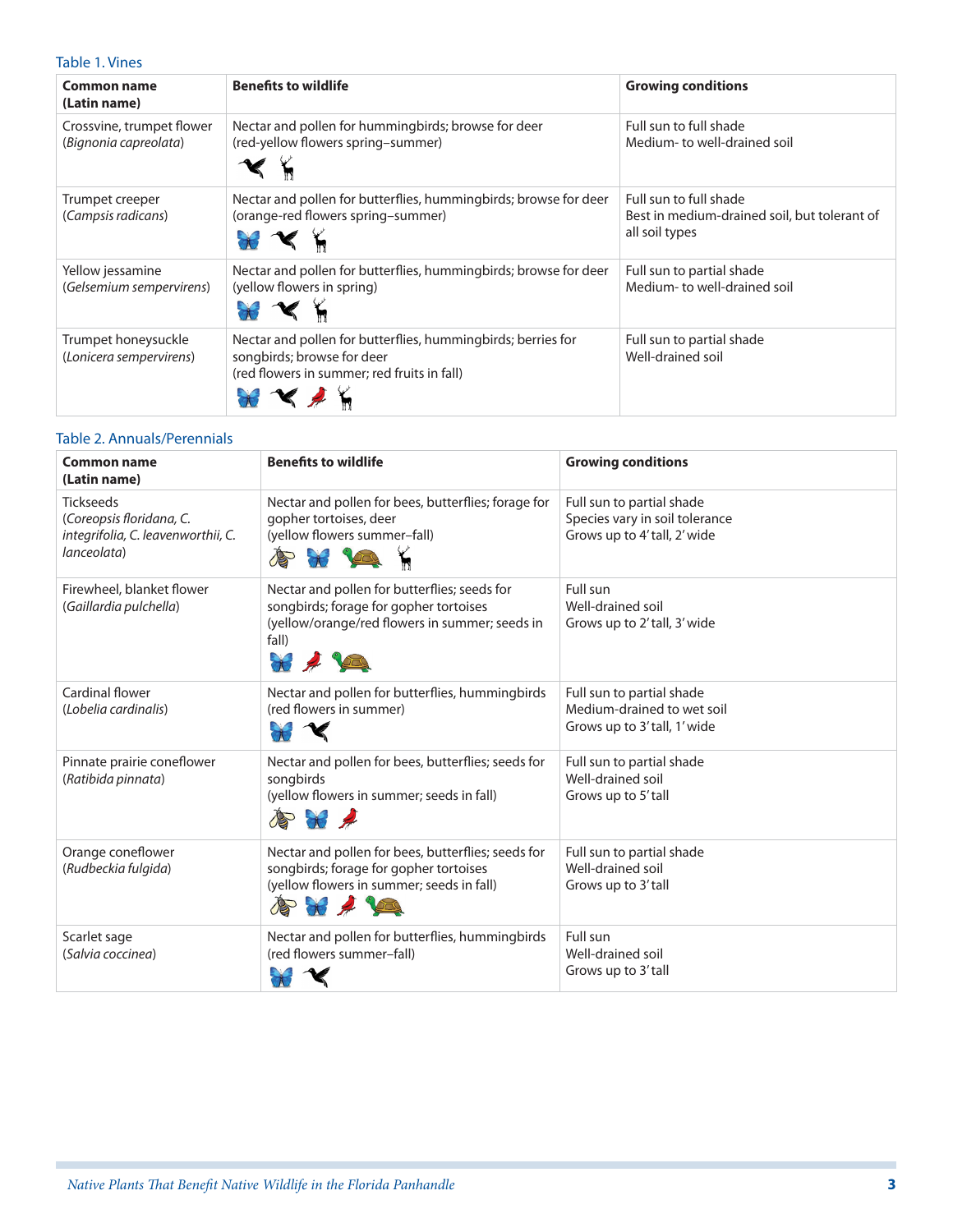#### Table 3. Shrubs/Small Trees

| <b>Common name</b><br>(Latin name)                             | <b>Benefits to wildlife</b>                                                                                                                                                                                                                            | <b>Growing conditions</b>                                                                        |
|----------------------------------------------------------------|--------------------------------------------------------------------------------------------------------------------------------------------------------------------------------------------------------------------------------------------------------|--------------------------------------------------------------------------------------------------|
| Red buckeye, Florida buckeye<br>(Aesculus pavia)               | Nectar and pollen for butterflies, hummingbirds<br>(red flowers in spring)                                                                                                                                                                             | Full shade to partial shade<br>Well-drained to medium-drained soil<br>Grows 15-25' tall          |
| American beautyberry<br>(Callicarpa americana)                 | Fruit for songbirds, quail, foxes, opossums, raccoons; browse for<br>deer<br>(purple berries in late summer and fall)<br>$\rightarrow$ by $\rightarrow$ $\rightarrow$                                                                                  | Partial shade<br>Well-drained soil<br>Grows up to 5' tall, 5' wide                               |
| American hornbeam, ironwood<br>(Carpinus caroliniana)          | Larval food plant for butterflies; nutlets for songbirds, turkeys,<br>wood ducks, squirrels, deer<br>(inconspicuous orange-yellow flowers in spring; nutlets in fall)<br>$H \rightarrow S$                                                             | Full sun to full shade<br>Well-drained to wet soil<br>Grows 20-30'tall, 20-25' wide              |
| Buttonbush<br>(Cephalanthus occidentalis)                      | Nectar and pollen for bees, butterflies; seeds for waterfowl; cover<br>and nesting for waterfowl, wading birds, songbirds<br>(white flowers in summer; seeds from nutlets in fall)<br>$\frac{1}{2}$                                                    | Full sun to partial shade<br>Medium-drained to wet soil<br>Grows 9-30'tall, 6-8' wide            |
| Fringe tree<br>(Chionanthus virginicus)                        | Nectar and pollen for bees; berries for songbirds<br>(white flowers in spring; blue/black berries in summer)<br>唐户                                                                                                                                     | Full sun to full shade<br>Well-drained to medium-drained soil<br>Grows 12-20'tall, 10-15' wide   |
| Summer sweet, sweet pepperbush<br>(Clethra alnifolia)          | Nectar and pollen for bees, butterflies, hummingbirds<br>(white flowers in summer)<br>$\sum_{i=1}^{n}$                                                                                                                                                 | Full sun to full shade<br>Medium-drained to wet soil<br>Grows 4-9'tall                           |
| Flowering dogwood<br>(Cornus florida)                          | Nectar and pollen for bees; fruit for songbirds, woodpeckers,<br>turkeys, mice, chipmunks, foxes, squirrels, beavers, bears, deer;<br>browse for rabbits, deer; cover for songbirds<br>(white flowers in spring; red berries in fall)<br>$\lambda > 1$ | Partial to full shade<br>Well-drained soil<br>Grows 20-40'tall                                   |
| Hawthorn<br>(Crataegus aestivalis, C. flava, C.<br>marshallii) | Fruit for songbirds, turkeys, gopher tortoises, squirrels, rabbits,<br>foxes; browse for deer; cover for songbirds<br>(white flowers in spring; fruit in fall)<br><b>ANGLE</b>                                                                         | Full sun to partial shade<br>Well-drained to wet soil<br>Grows 20-30' tall and wide              |
| Coralbean, Cherokee bean<br>(Erythrina herbacea)               | Nectar and pollen for butterflies, hummingbirds<br>(red flowers in spring)<br>$\mathbf{X}$                                                                                                                                                             | Full sun to partial shade<br>Well-drained to medium-drained soil<br>Grows 5-10' tall, 8-12' wide |
| Florida privet<br>(Forestiera segregata)                       | Nectar and pollen for bees, butterflies; berries for birds; nesting<br>cover for birds<br>(inconspicuous yellow flowers in late winter and early spring;<br>purple fruit in summer)<br>$\bigotimes$                                                    | Full sun to partial shade<br>Well-drained to medium-drained soil<br>Grows 4-15' tall             |
| Dahoon holly<br>(llex cassine)                                 | Nectar and pollen for bees, butterflies; berries for songbirds;<br>browse for deer<br>(inconspicuous white flowers in spring, red fruits in fall)<br>全元产品                                                                                              | Full sun to full shade<br>Medium-drained to wet soil<br>Grows 20-30' high, 15-20' wide           |
| Possumhaw<br>(Ilex decidua)                                    | Nectar and pollen for bees, butterflies, hummingbirds<br>(inconspicuous white flowers in spring)<br>$\gg$ $\sim$                                                                                                                                       | Full sun to full shade<br>Well-drained to wet soil<br>Grows 10-15' tall, 10-15' wide             |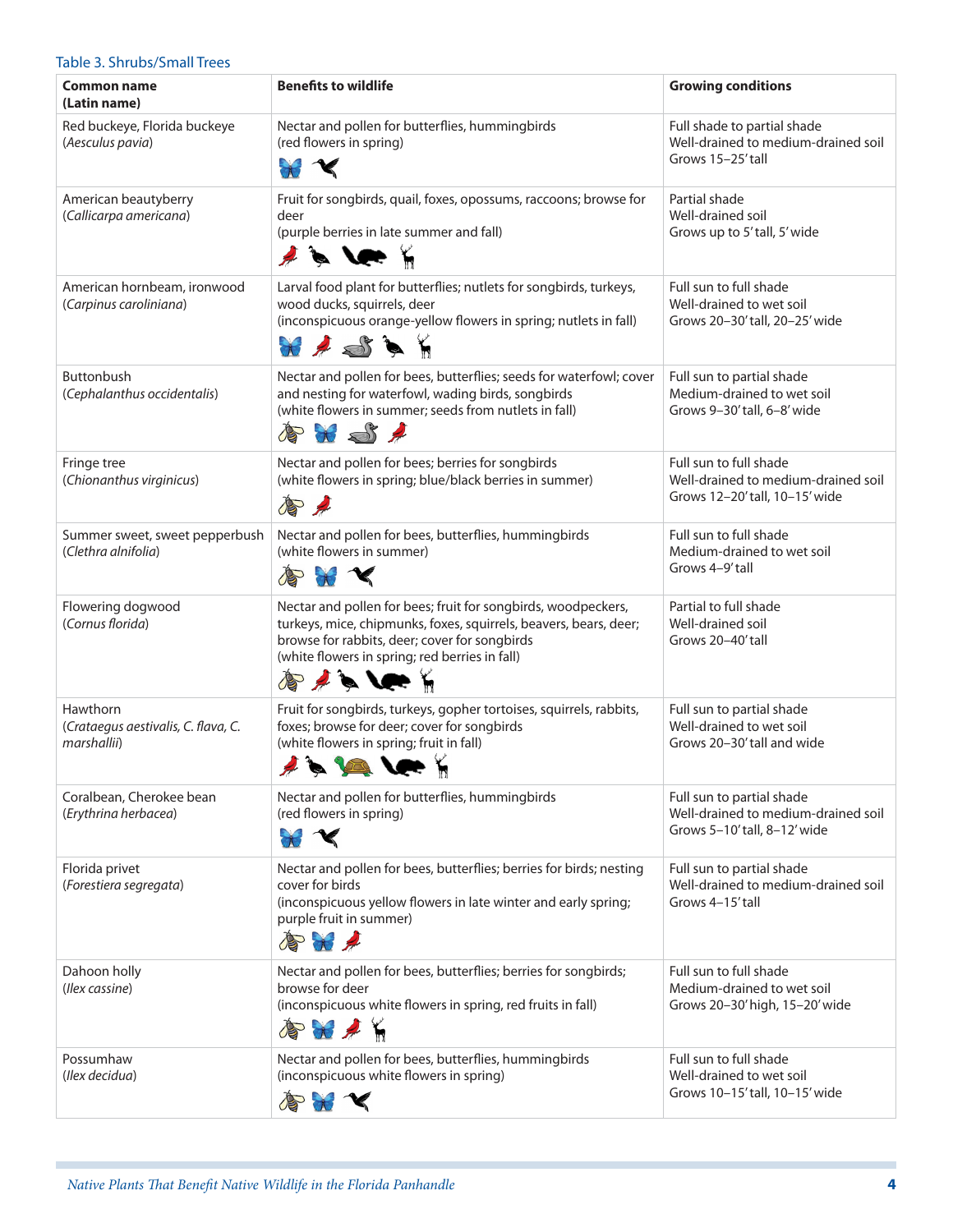| <b>Common name</b><br>(Latin name)                           | <b>Benefits to wildlife</b>                                                                                                                                                                                                                              | <b>Growing conditions</b>                                                                                          |
|--------------------------------------------------------------|----------------------------------------------------------------------------------------------------------------------------------------------------------------------------------------------------------------------------------------------------------|--------------------------------------------------------------------------------------------------------------------|
| Gallberry, inkberry<br>(llex glabra)                         | Nectar and pollen for bees; berries for songbirds, quail, turkeys,<br>raccoons, coyotes, opossums; forage for gopher tortoises; browse<br>for deer, rabbits<br>(inconspicuous white flowers in summer; green/black fruits in<br>fall)<br>AILLELA         | Full sun to partial shade<br>Medium-drained to wet soil<br>Grows 4-8'tall                                          |
| Yaupon holly (other than dwarf<br>forms)<br>(Ilex vomitoria) | Nectar & pollen for bees, butterflies; berries for songbirds,<br>turkeys, raccoons, squirrels; browse for deer; nesting cover for<br>songbirds year-round<br>(inconspicuous white flowers in fall; red fruits in winter)<br>$\lambda \rightarrow \infty$ | Full sun to partial shade<br>Well-drained to wet soil<br>Grows 15-30'tall, 6-20' wide                              |
| Wax myrtle, southern bayberry<br>(Myrica cerifera)           | Nectar and pollen for butterflies; berries for birds; seeds for<br>songbirds, turkeys, quail<br>(inconspicuous green flowers in spring; fruit and seeds fall-<br>winter)<br>$\mathcal{R}$                                                                | Full sun to partial shade<br>Well-drained to wet soil<br>Grows 10-40'tall, 20-25' wide                             |
| Chickasaw plum<br>(Prunus angustifolia)                      | Nectar and pollen for bees, butterflies; berries for songbirds,<br>gopher tortoises; cover for songbirds, quail<br>(white flowers late winter-early spring; red-yellow fruit in<br>summer)<br>A H / LA                                                   | Full sun to partial shade<br>Well-drained soil<br>Grows up to 20' tall                                             |
| Carolina cherry laurel<br>(Prunus caroliniana)               | Nectar and pollen for bees; berries for songbirds; cover for<br>songbirds.<br>Note: Can be toxic to humans and livestock<br>(showy clusters of inconspicuous white flowers in early spring;<br>black berries late summer-fall)<br><b>高一</b>              | Full sun to partial shade<br>Moist to well-drained soil<br>Grows up to 30' tall                                    |
| Flatwoods plum, hog plum<br>(Prunus umbellata)               | Nectar and pollen for bees; fruit for gopher tortoises, foxes,<br>opossums, raccoons, deer, bears; browse for deer<br>(white flowers in spring; red-purple fruit summer-fall)<br>AP                                                                      | Full sun to partial shade<br>Well-drained to wet soil<br>Grows 12-20' tall and wide                                |
| Common elderberry<br>(Sambucus nigra)                        | Berries for songbirds; browse for deer<br>(white flowers in spring and summer; black fruits available in fall)                                                                                                                                           | Full sun to partial shade<br>Well-drained to wet soil<br>Grows up to 12' tall                                      |
| Saw palmetto<br>(Serenoa repens)                             | Berries for gopher tortoises, mammals; cover for birds and<br>mammals<br>(black berries in summer)<br><b>B</b> Ver                                                                                                                                       | Full sun to partial shade<br>Well-drained soil<br>Grows up to 6' tall<br>Sometimes poor survival after<br>planting |
| Sparkleberry, tree huckleberry<br>(Vaccinium arboreum)       | Nectar & pollen for bees, butterflies; berries for songbirds, quail,<br>gopher tortoises, bears; browse for deer, rabbits; nesting cover<br>for songbirds<br>(white flowers in spring; fruit in summer)<br><b>ANISLAVE</b>                               | Partial sun to full shade<br>Medium-to well-drained soil<br>Grows up to 20' tall                                   |
| Highbush blueberry<br>(Vaccinium corymbosum)                 | Nectar and pollen for bees; berries for songbirds, quail, turkeys,<br>gopher tortoises, rabbits, squirrels, bears, deer<br>(white flowers in Spring; blue fruits in summer)<br>$A \cup A$                                                                | Full sun to partial shade<br>Medium-to well-drained soil<br>Grows up to 12' tall                                   |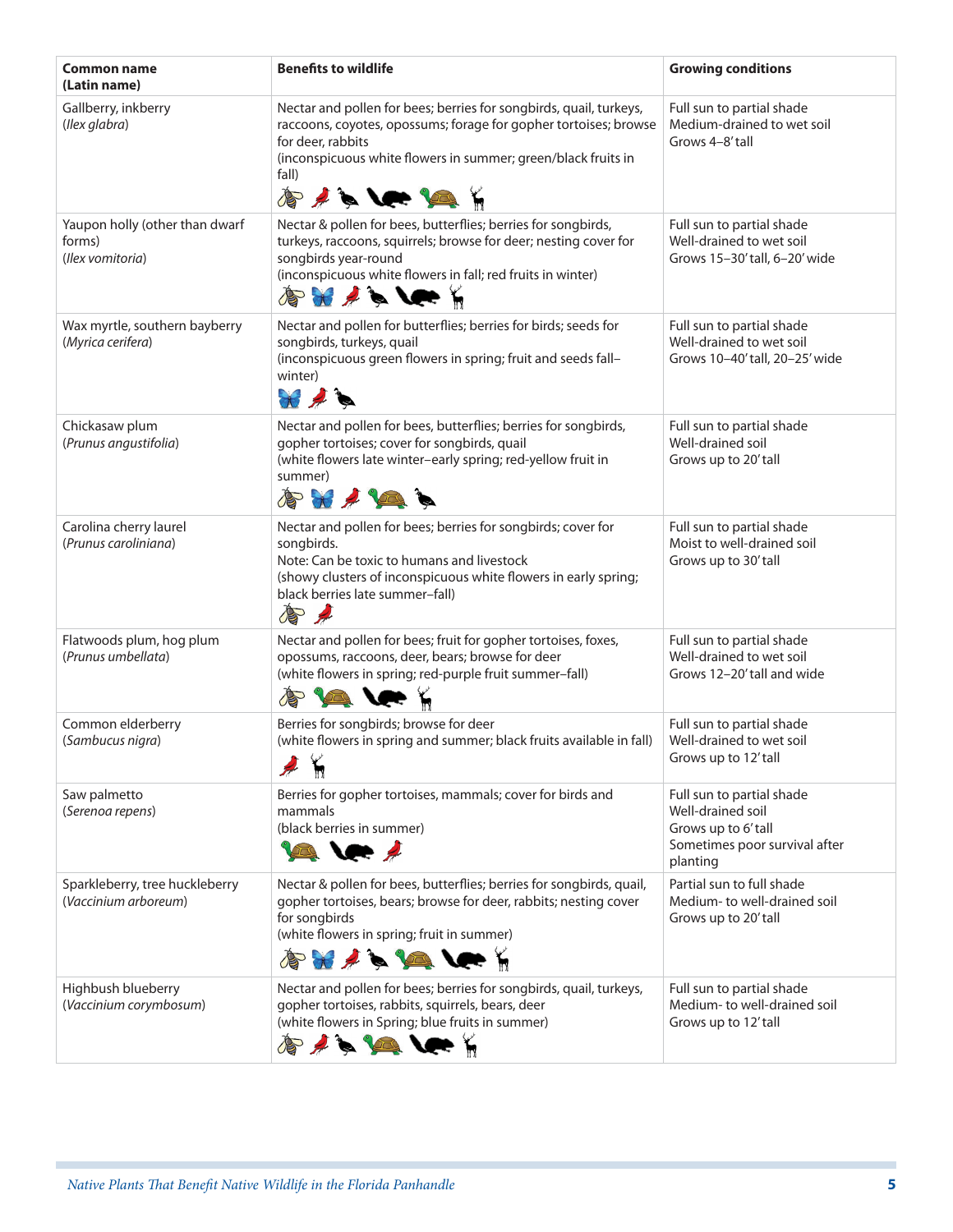| <b>Common name</b><br>(Latin name)              | <b>Benefits to wildlife</b>                                                                                                                             | <b>Growing conditions</b>                                                                         |
|-------------------------------------------------|---------------------------------------------------------------------------------------------------------------------------------------------------------|---------------------------------------------------------------------------------------------------|
| Shiny blueberry<br>(Vaccinium myrsinities)      | Nectar and pollen for bees; berries for songbirds, turkeys, quail,<br>gopher tortoises; browse for deer<br>(blue/black berries in summer)<br>今人了吗       | Full sun to partial shade<br>Well-drained soil<br>Grows up to 3' tall                             |
| Deerberry, dangleberry<br>(Vaccinium stamineum) | Nectar and pollen for butterflies; berries for songbirds, gopher<br>tortoises<br>(white flowers in spring; blue fruits in summer)<br>$\sum_{i=1}^{n}$   | Full sun to partial shade<br>Well-drained soil<br>Grows up to 15' tall but 3-6' is more<br>common |
| Possumhaw<br>(Viburnum nudum)                   | Nectar and pollen for bees, butterflies; berries for songbirds<br>(white flowers in spring; blue/black fruits in summer)                                | Shade to partial shade<br>Medium-drained to wet soil<br>Grows up to 20' tall                      |
| Walter's viburnum<br>(Viburnum obovatum)        | Nectar and pollen for bees; berries for songbirds; nesting cover<br>for songbirds year-round<br>(white flowers winter-spring; red/black fruits in fall) | Full sun to partial shade<br>Well-drained soil<br>Grows 8-25' tall, 6-10' wide                    |

#### Table 4. Trees

| <b>Common name</b><br>(Latin name)                                           | <b>Benefits to wildlife</b>                                                                                                                                                                                                                                                                                                                                                                                                                                                                | <b>Growing conditions</b>                                                                 |
|------------------------------------------------------------------------------|--------------------------------------------------------------------------------------------------------------------------------------------------------------------------------------------------------------------------------------------------------------------------------------------------------------------------------------------------------------------------------------------------------------------------------------------------------------------------------------------|-------------------------------------------------------------------------------------------|
| Hickory<br>(Carya aquatica, C. glabra,<br>C. illinoinensis,<br>C. tomentosa) | Nuts for turkeys, ducks, squirrels<br>$\mathcal{A}$ is the $\mathcal{A}$                                                                                                                                                                                                                                                                                                                                                                                                                   | Full sun to full shade<br>Well-drained soil<br>Grows 30-100'tall                          |
| Persimmon<br>(Diospyros virginiana)                                          | Fruit for opossums, raccoons, foxes, deer; browse for deer; cover for songbirds<br>(yellow-orange fruit in summer)<br><b>Vet 2</b>                                                                                                                                                                                                                                                                                                                                                         | Full sun to full shade<br>Well-drained soil<br>Grows up to 50' tall                       |
| American beech<br>(Fagus grandifolia)                                        | Larval food for moths; nuts for songbirds, ducks, squirrels, chipmunks<br>(nuts in fall)<br>$H \triangleleft H$                                                                                                                                                                                                                                                                                                                                                                            | Full to partial shade<br>Medium-drained to wet soil<br>Grows up to 100'tall               |
| Tulip poplar, yellow poplar<br>(Liriodendron tulipifera)                     | Nectar for hummingbirds; fruit for songbirds, quail, rabbits, squirrels; cover for<br>songbirds; browse for deer<br>(yellow-orange flowers in late spring; fruit in fall)<br><b>YINGH</b>                                                                                                                                                                                                                                                                                                  | Full sun to partial shade<br>Well-drained soil<br>Grows up to 200' tall                   |
| Southern magnolia<br>(Magnolia grandiflora)                                  | Seeds for squirrels, opossums, quail, and turkeys; cover for songbirds<br>(white flowers spring-summer)<br><b>VARIER</b>                                                                                                                                                                                                                                                                                                                                                                   | Full sun to partial shade<br>Medium-drained to wet soil<br>Grows up to 65' tall, 30' wide |
| Sweetbay<br>(Magnolia virginiana)                                            | Larval food for butterflies; seeds for songbirds; browse for bears, deer; cover for<br>songbirds<br>(white flowers spring-summer)<br>$\mathcal{H} \neq \mathcal{C}$                                                                                                                                                                                                                                                                                                                        | Full sun to partial shade<br>Medium-drained to wet soil<br>Grows 40-60'tall               |
| Red mulberry<br>(Morus rubra)                                                | Nectar, pollen, and larval food source for butterflies; berries for songbirds, ducks,<br>woodpeckers, opossums, raccoons, squirrels; browse for deer<br>(inconspicuous green flowers spring-summer; pinkish-black berries in fall)<br>$\mathcal{H} \trianglelefteq f$                                                                                                                                                                                                                      | Full sun to full shade<br>Well-drained to wet soil<br>Grows up to 60' tall                |
| Blackgum<br>(Nyssa sylvatica)                                                | Fruit for songbirds, turkeys; browse for deer; cover for songbirds<br>(blue fruit in fall)<br>$\begin{picture}(20,5) \put(0,0){\vector(0,1){30}} \put(15,0){\vector(0,1){30}} \put(15,0){\vector(0,1){30}} \put(15,0){\vector(0,1){30}} \put(15,0){\vector(0,1){30}} \put(15,0){\vector(0,1){30}} \put(15,0){\vector(0,1){30}} \put(15,0){\vector(0,1){30}} \put(15,0){\vector(0,1){30}} \put(15,0){\vector(0,1){30}} \put(15,0){\vector(0,1){30}} \put(15,0){\vector(0,$<br>$\frac{1}{2}$ | Full sun to partial shade<br>Well-drained to wet soil<br>Grows up to 120' tall            |